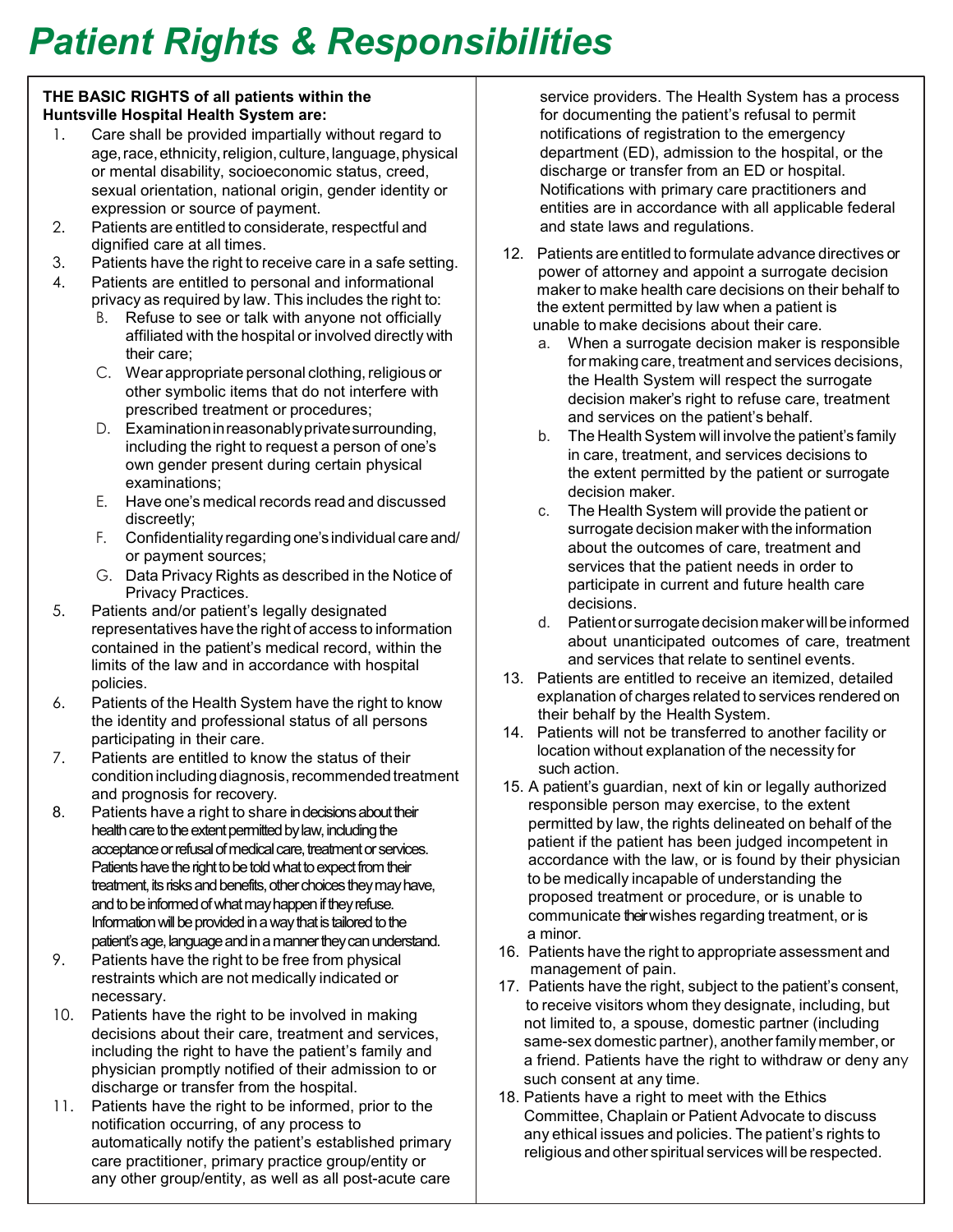- 19. Patients have the right to free language interpreting And translation services which may include hospital employed or contract interpreting services or trained bilingual staff and may be provided in person, via telephone or video. The Health System provides information to patients who have vision, speech, hearing or cognitive impairments in a manner that meets the patient's needs.
	- 20. Patients have a right to a service animal or aid if access is required to help with the patients' needs and welfare, as well as any potential health, infection control and safety issues.
- 21. Patients have a right to leave the hospital (as far as the law allows) even if advised against it. The Health System will not be responsible for any medical issues that may result.
- 22. Patients have a right to have their complaints handled fairly. Care will not be affected as a result of sharing any complaints with us. See below for process.
- 23. The Health System will never ask a patient to waive their privacy rights as a condition of treatment.

| <b>PATIENTS ARE RESPONSIBLE for:</b> |                                                                                                                                                                                                                                                                                             |          |                                                                                                                                                                                                                                                                                                        |
|--------------------------------------|---------------------------------------------------------------------------------------------------------------------------------------------------------------------------------------------------------------------------------------------------------------------------------------------|----------|--------------------------------------------------------------------------------------------------------------------------------------------------------------------------------------------------------------------------------------------------------------------------------------------------------|
| 1.                                   | Providing the Health System and its practitioners with<br>complete and accurate information regarding present<br>and past illnesses and operations, hospitalizations,<br>medications, insurance and other health-related issues,<br>including any unanticipated changes in their condition. | 5.       | Following hospital rules and regulations relative to<br>patient care and conduct. This includes consideration<br>and respect for the rights and property of other<br>patients and hospital personnel, no smoking policy,<br>as well as responsibility for the actions of their visitors<br>and guests. |
| 2.                                   | Following recommended treatment plans prescribed<br>and/or administered by their primary practitioner<br>or those assisting them, including keeping<br>appointments relative to their care.                                                                                                 | 6.<br>7. | Providing any living will, power of attorney, or donor<br>forms they may have.<br>Contacting the Health System Compliance and Privacy                                                                                                                                                                  |
| 3.                                   | Asking questions they may have about their treatment<br>and what they need to do to take care of themselves.<br>Patients should informed Health System clinicians<br>if they are concerned or notice any changes in their<br>condition.                                                     |          | Department if they are concerned about their privacy.                                                                                                                                                                                                                                                  |
|                                      |                                                                                                                                                                                                                                                                                             | 8.       | Assuming responsibility for the consequences of their<br>actions, if the patient refuses prescribed treatments or<br>does not follow their practitioner's instructions.                                                                                                                                |
| 4.                                   | Ensuring prompt and complete payment of their<br>hospital bills.                                                                                                                                                                                                                            |          |                                                                                                                                                                                                                                                                                                        |
|                                      |                                                                                                                                                                                                                                                                                             |          |                                                                                                                                                                                                                                                                                                        |